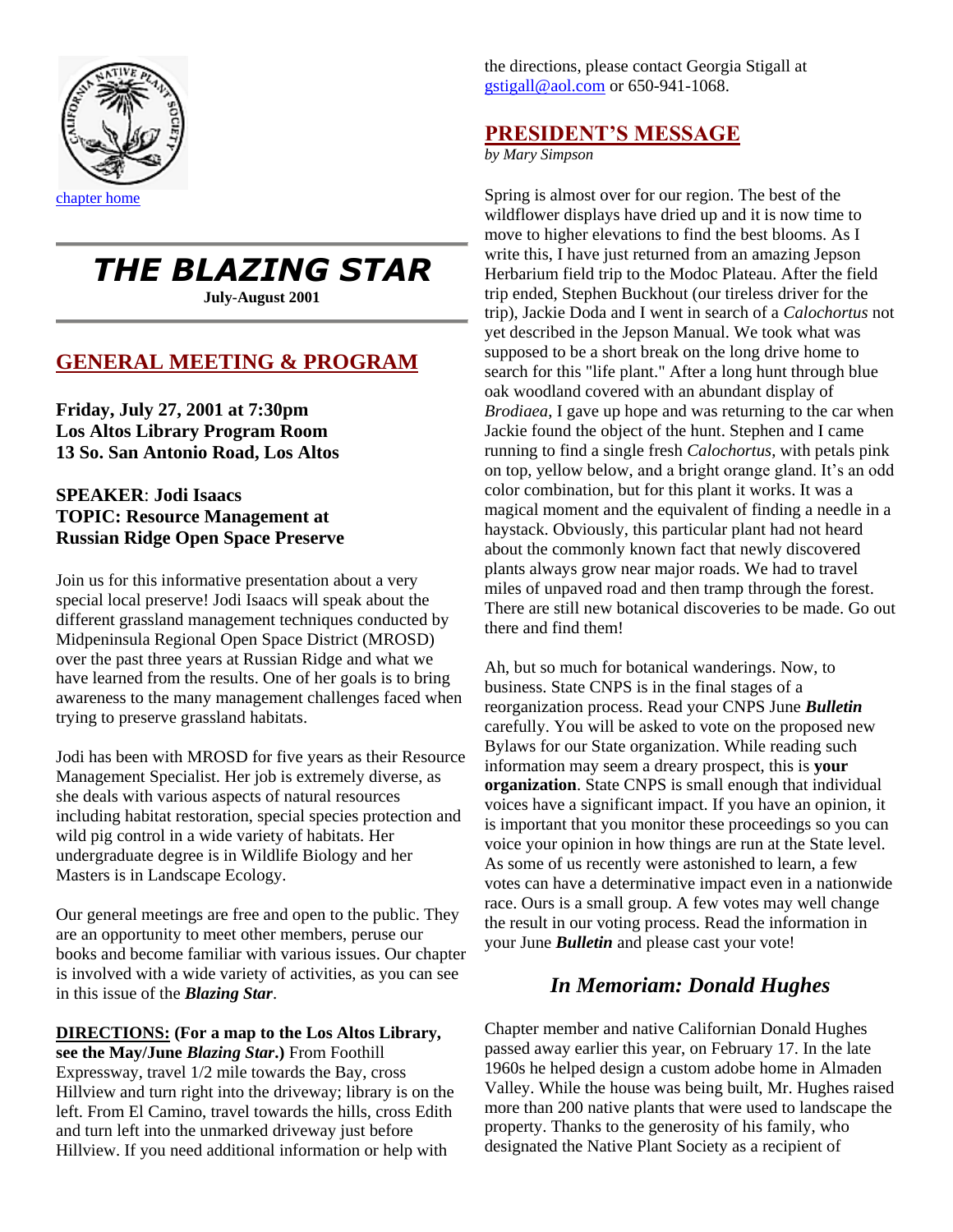memorial gifts, his memory lives on and will help further Chapter efforts on behalf of California's native plants.

# **CHAPTER ACTIVITIES**

**Fall Plant Sale:** Mark your calendars for our Fall Plant Sale at our chapter nursery at Hidden Villa: Saturday, October 20, 9AM to 3PM (note new times!). Contact Jean Struthers if you would like to help.

## **Photography Group**

Please note that there will be no meeting of the Photo Group until Fall. Enjoy your Summer, and please watch the *Blazing Star* for announcements of future meetings and activities.

# **Gardening With Natives (GWN)**

#### **July GWN Meeting:**

Our next meeting will be held at Vicki Pelton's house on Thursday, July 5 starting at 7:30PM. There will be a potluck on the backyard lawn and general discussion with no formal meeting, as Stephanie cannot be at this event. Vicki has a terrific yard with a native garden, a small pond, a bog area, 45 small fruit trees, and carnivorous plants! Bring a sweater just in case the weather is cool like last year! Items to bring: Main dishes, snacks/appetizer, salad/side dish, bread, dessert, soda/wine, hot beverages, etc. Vicki will provide plates, silverware, napkins, and cups. (650) 368-2510.

#### **August GWN Meeting:**

Thursday, August  $2<sup>nd</sup>$ , at Stephanie's house from 7:30PM to 9:30PM. The native garden will probably be looking a bit dry and dormant, but we can have a relaxing meeting in the backyard with some refreshments.

Location: 5319 Garrison Circle, San Jose; 408-629-8004.

Directions: From Hwy 85 South, take the Blossom Hill Road exit LEFT over the overpass. Travel on Blossom Hill past Snell, Judith, and Eagles. At the next stop signal (right after Oak Grove High School), take a LEFT on Lean. Take the first right on Hayes and travel several blocks. Take a LEFT onto Garrison Circle (it is a circle, so you will have two chances to find the sign). Our house is 5319, at the far end of the circle. It is the one of the few houses on the block with no front lawn.

Contact Stephanie Mangels at stephmangels@hotmail.com or 408-629-8004 to be added to the newsletter mailing list, provide input, or receive more information. New members are always welcome!

# **Edgewood Non Native Plant Removal**

Friday mornings all year, 8:30AM. Contact Ken Himes at 650-591-8560 or John Allen at jcakwa@aol.com for meeting place.

Saturday mornings through 8/25/01 - meet at 9:00AM at Edgewood Road under I-280 overpass.

Wednesday evenings through 10/24/01, 5:30 PM - call Ken or see www.friendsofedgewood.org for meeting place.

Bring sturdy gloves, water, snacks, sun protection and layers.

# **Cape Ivy Removal – Los Gatos (New Site)**

Our first cape ivy (*Delairea odorata)* weeding project along Los Gatos Creek is very nearly done. Only scattered resprouts remain, so it is time to move on to the next project. This year we are working just upstream from Vasona Park on another large colony. In these first few sessions we will be trying to reduce the biomass, so much help is needed. As always, bring gloves, a long-sleeved shirt (there is some poison oak), snacks and drinking water. The site is shaded but will probably still be warm. Directions to the new site: From Hwy 17, take the Hwy 9 exit towards the hills (towards Monte Sereno and Saratoga). Turn right at the first signal light, University Avenue. Proceed north one-half mile to the second stop sign, Roberts Road, and turn right. Drive 0.2 mile east, until the road begins to descend to the creek. Park in the residential district and walk across the bridge. Roberts Road curves to your left; there is a gate to Los Gatos Creek Trail just after the bend. The colony is right at the gate, stretching downstream.

Schedule (all sessions are on Saturdays, from 10AM to noon): July 14, July 28, August 11, August 25.

## **Ulistac Habitat Restoration**

Restoration efforts are ongoing, and volunteers are needed for a variety of tasks at this special location in Santa Clara. Dress for the weather; bring hat, sunscreen, lunch, and water. Contact Chris and Jeanne Salander at (408) 293- 6885 or salander@batnet.com for more details. Directions: From Hwy 101 take the Montague Expressway north past the Agnews site to Lick Mill Blvd. Turn left on Lick Mill; go past the stop sign at Hope St. Ulistac is on your right; enter through the metal gate. You can also get there on the light rail line.

## **Meadow Restoration – Foothills Park**

When: Every Sunday at 9:00AM – noon throughout the Summer.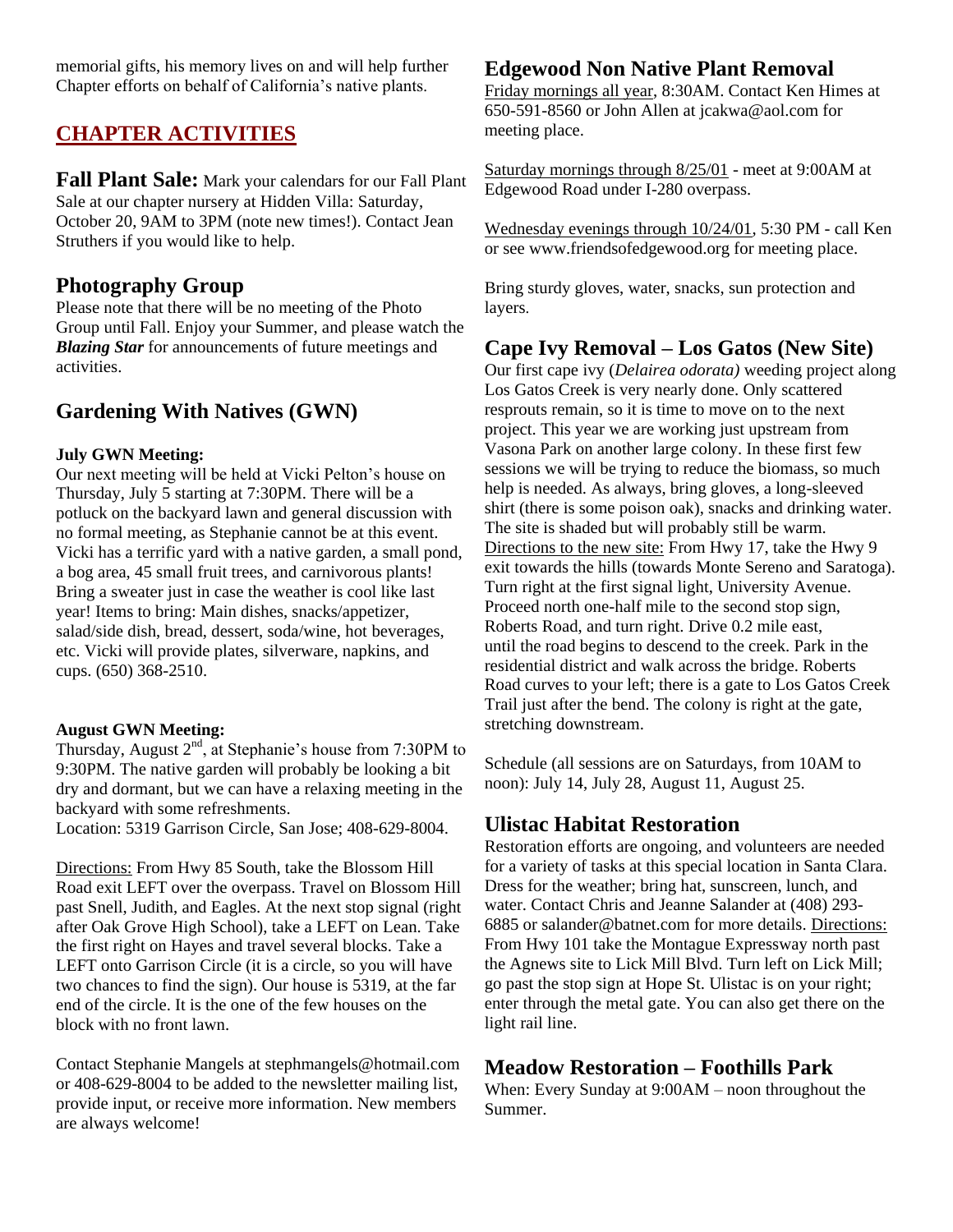The results from last year's weeding are already evident on Vista Hill. There were many more lupines earlier and now there are many more *Calochortus*, yarrow and *Clarkia* in bloom. We have managed thus far this season to clear two small plots plus the area on the steep slope on the Panorama trail where we have worked before. There are MANY FEWER yellow starthistle (YST) – our efforts are really producing results! This is the best time for restoration work with yellow starthistle, as the plants are large enough to be seen, but they have not yet bloomed and formed seeds.

Volunteers are a wonderful and scarce resource. We have more YST than we have YST removers, so every one of you is important!

Directions: Foothills Park is on Page Mill Road a few miles west of Hwy 280. Inform the ranger that you are there for volunteer restoration work. Follow the road past the lake and down a hill to the Orchard Glen Picnic Area parking area next to the rest rooms. Bring water, snacks or lunch and sun protection including a hat. We usually work until lunchtime. For more information: jwo@svpal.org or ellieg@ispchannel.com.

## **Native Hill Work Evenings**

Every Monday, 5:00PM through Summer: Work evenings to weed, mulch, water, and do some pruning. There are many flowers still in bloom: Matillja Poppies, Woolly Blue Curls, Spice Bush, and lots of *Clarkia*.

Directions: Go to Foothill College at the El Monte exit of Hwy 280 and follow the one-way loop road around the campus. Proceed under a pedestrian overpass and up a hill. The native plant garden is on the left side of the road next to faculty parking lot number 2. It is just past the large "Horticulture" sign. You will not need to pay to park in this lot for the work sessions.

For more information: ellieg@ispchannel.com

## **COMMITTEE NEWS & REPORTS**

## **Field Trip Planning**

Please join us Friday, July 13 at 7:15PM at Peninsula Conservation Center (PCC) to help plan field trips. This is your opportunity to both share your ideas and learn of new locations from others. We welcome your ideas!

## **Wildflower Show/Native Plant Sale**

People were lined up or milling around the plant sale area ready to snatch their favorite plants at 10AM Saturday when we opened for business. As usual we attracted the most knowledgeable, environmentally aware, "with it" gardeners in the region. They wanted plants for pollinators, hummingbirds, butterflies, and plants to deer-proof their

gardens. Erin O'Doherty of Native Revival Nursery brought many pretty flowers along with some more unusual plants. We were also joined by a small restoration nursery, "California Wild," who brought many unique plants that they grow for restoration. Our income from this sale was almost the same as last year, around \$7,758. This was probably because we were selling many smaller plants. We hope they all thrive at their new homes!

According to Ruth Buneman who runs the hospitality/greeter table, our attendance totaled 536 on Saturday and 367 on Sunday. This was in comparison to last year's attendance of 561 and 282 respectively. We displayed 82 plant families including 451 species. Of these, 384 were native and 22 were new species we have not previously shown.

The grand total of our income including plant sales, book sales and donations from both outside vendors and the public was over \$14,000. This money is used to fund the *Blazing Star*, scholarships, donations to other groups, and our own conservation projects such as Coyote Ridge and Edgewood Preserve.

This show is our biggest event of the year. It requires incredible effort on the part of the collectors, keyers, movers, cashiers, propagators, sellers (of books, art, seeds, etc.) and more. **Many people make it happen each year and we thank you all!** This year we did it without a chairperson to coordinate everything. It all happened anyway, but it did not go as smoothly as it has in the past. We would like to make some changes in order to lighten the burden on the few members who have done the show forever and need helpers. If you can help in the future, please let a board member know of your willingness. The reward will be that you will learn a lot about native plants in the process and will meet some very nice people!

## **Trip Report - Rare Plants of the Serpentine**

About thirty chapter members gathered at the appointed starting spot on a chillier than expected Saturday in March to participate in Toni Corelli's special "Rare Plants of the Serpentine" walk on San Francisco Watershed land. Thirty was, I believe, above our quota. And since the starting time and location were given out only to those who had reserved, it is a bit of a mystery as to why there were extra participants. Actually it is not a mystery, as our chapter has its share of adventure seekers.

But conservation biology is mostly hard work and Toni made sure that we worked. Her permit to enter the watershed was predicated on completing surveys of threatened or endangered species. After we verified that the only known population of *Fritillaria biflora* var. *ineziana*  was present and in flower, the entire group formed a cordon and moved across the population counting more than 200 flowering plants. We also documented the associated plant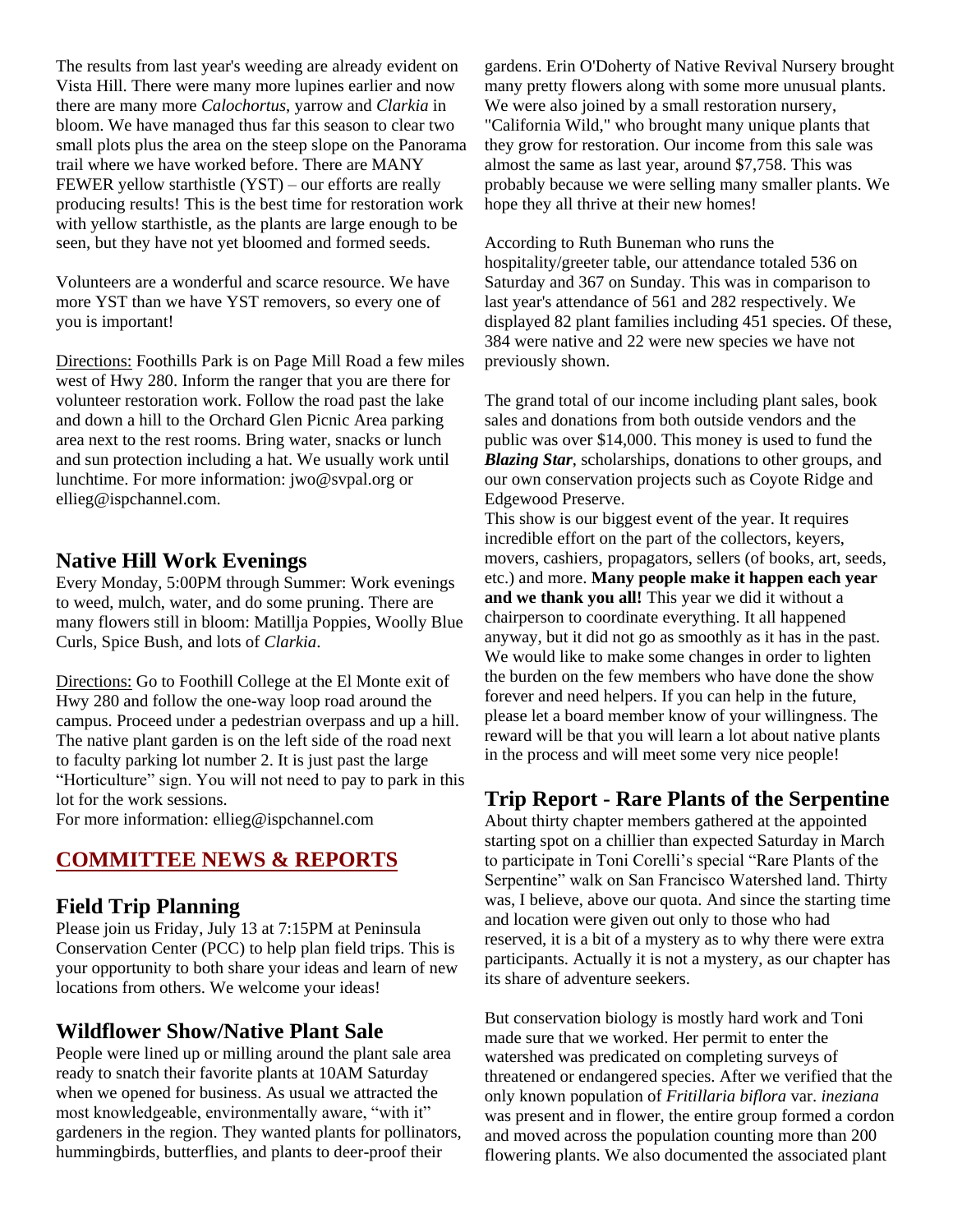species. Toni clicked on her Global Positioning System (GPS) finder to determine the latitude and longitude of the spot. She then completed a Rare Plant form documenting the existence of the species to the California Natural Diversity Database, a component of the Nature Conservancy's worldwide biodiversity monitoring program, maintained jointly in California by CNPS and the California Department of Fish and Game.

At a second spot above Hwy 280, we found quite a bit of the rare *Fritillaria lileacea* in a grassland that included *Deschampsia cespitosa, Collinsia sparsiflora,* Cream cups, and Brownie thistle. There was also *Plantago erecta,*  indicating that this area remains Bay Checkerspot butterfly habitat.

The third stop was a rare treat indeed, a chance to visit the "triangle," the area adjacent to Edgewood Park on the west side of Hwy 280. The triangle is under the jurisdiction of the San Francisco Water Department and is not open to the public. The substrate is all serpentine and it is a sort of miniature Edgewood, with both grassland and chaparral areas. The rare *Pentachaeta bellidiflora* was one of the major serpentine grassland annuals. We also found skeletons of the rare *Cirsium fontinale* var. *fontinale,* although not quite where we expected it. Interestingly, unlike Edgewood, there were not a lot of invasive species such as yellow starthistle, except along the right of way of an old roadbed adjacent to Hwy 280.

We salute Toni for arranging this trip and the San Francisco Water Department for giving us access. The Water Department is clearly committed to preserving endangered species. And finally, we make a shameless appeal for help to the thrill seekers and others on this trip. To be preserved, rare plant populations must be monitored and counted regularly. This is what the CNPS chapter rare plant committees do; they are the front line of rare plant protection. Join us. Get involved. For info call Don Mayall 650-856-7579.

## **State CNPS Assists with Vegetation Survey on Coyote Ridge**

The Santa Clara Valley Chapter is one of three in the state chosen by the state CNPS vegetation program for assistance in conducting plant surveys. The other chapters are San Diego and Lake Tahoe. The serpentine habitats of Coyote Ridge will be the focus of surveys conducted here. Newly appointed state Vegetation Ecologist Julie Evens is training chapter volunteers in two techniques of evaluating and characterizing vegetation, the RelevÈ method and the Rapid Assessment method. She will also assist us in planning the survey and analyzing the data.

The serpentine soils of Coyote Ridge contain several plant communities in addition to the familiar grassland. These include wetlands where the Mt. Hamilton Thistle is found, several chaparrals, including the diverse Paintbrush Hill with its federal and state endangered *Castilleja affinis* ssp. *neglecta* (Tiburon Indian Paintbrush), and the foothill pine woodland where the endangered Coyote Ceanothus is found. Several of these do not match any currently described vegetation type and it is likely new types will be identified. We will also have data for producing precise, scientifically defensible descriptions of the vegetation of the serpentine soils on Coyote Ridge. These should be very useful to organizations engaged in habitat conservation in this area. We are very pleased to have been chosen for this assistance by the state vegetation committee. Thanks are also due to the chapter members who have volunteered to assist on the surveys - Gale Rankin, Cynthia Gilbert, Paul Heiple, Ken Himes, Ben Hammett, Lee Prouty, Gloria Heller, Karen Converse, Judy Fenerty, Don Mayall and Mary Simpson.

## **Public and Private Agencies Work to Control Weeds**

CNPS members have long understood the threat posed by invasive non-native weeds. They can crowd out rare native plants and take over entire ecosystems, depriving other species of habitat. They are also a threat to agriculture, destroying grazing land, field crops, choking waterways, and posing fire danger. Public agencies, open space authorities, water and flood control districts, parks and recreation departments, and agricultural agencies have all become concerned with the threat of weeds.

For the past year and a half public agencies have been working with environmental groups like CNPS to do something about weeds in a coordinated way. The umbrellas that bring all these groups together are the Weed Management Areas (WMA). Authorized by California law, the WMAs provide for coordination among agencies, integrated weed management planning, and funding for a variety of local projects including education, weed mapping and removal projects.

In the area of the Santa Clara Valley Chapter, there are two WMAs: Santa Clara County and San Mateo County. Chapter members Don Mayall, John Beall, Georgia Stigall, and Peter Ingram have been active in the formation of these groups, and CNPS is a signatory to their Memoranda of Understanding (MOU).

In Santa Clara County weed mapping and removal of pampas grass and some yellow starthistle have begun on private land at Coyote Ridge, a project proposed by Don Mayall and John Beall. The weed warrior who is doing this work is Doug Johnson. Participants of the Coastal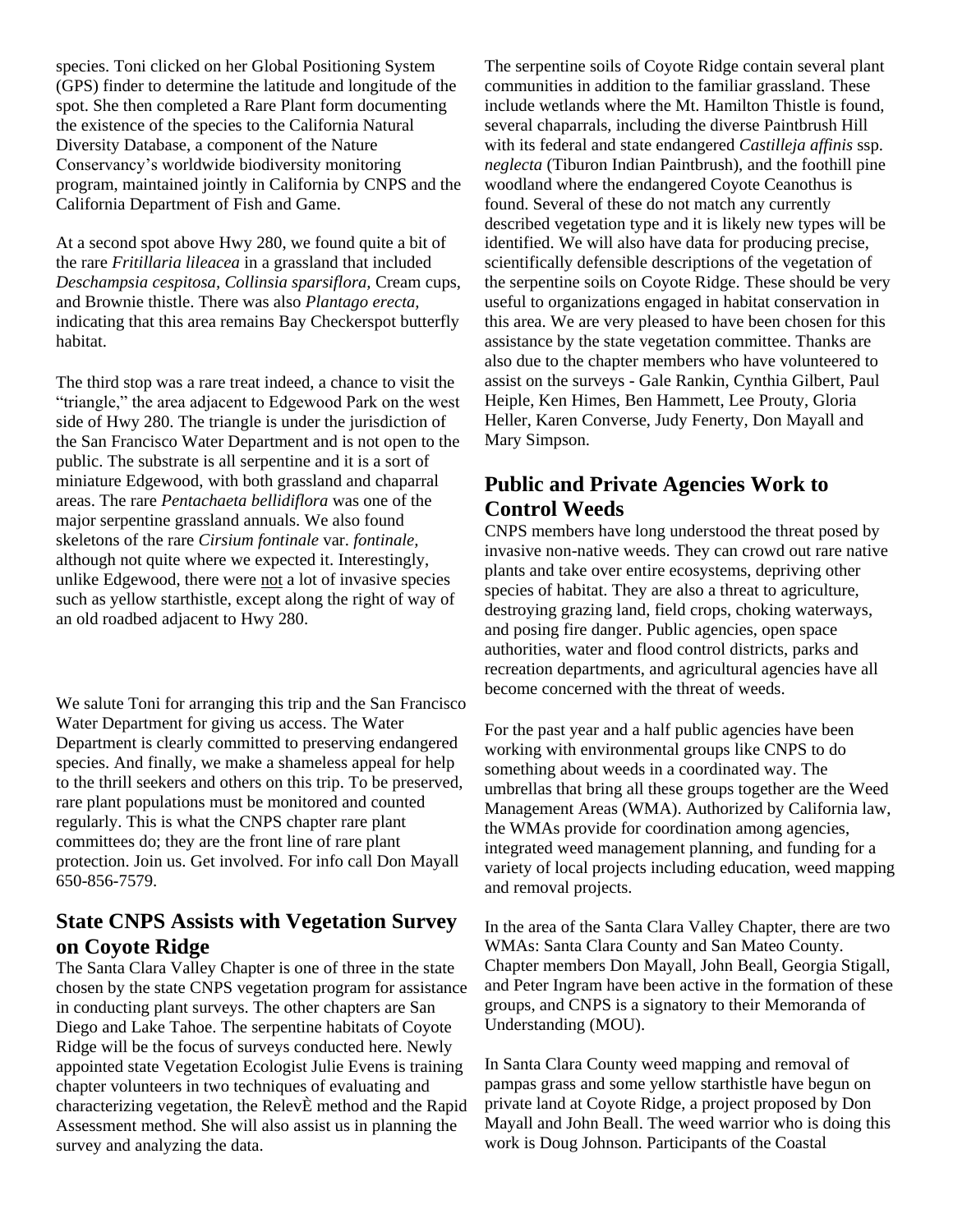Restoration Workshop in April will remember Doug for his presentation on restoration at A,o Nuevo State Reserve.

The weed control project at Edgewood Park (begun by Ken Himes with volunteers from CNPS and Friends of Edgewood, and the County Parks and Recreation Department staff) has been granted funds from the San Mateo County WMA for an integrated approach to yellow starthistle control. Peter Ingram and Bill Korbholz of Friends of Edgewood proposed this project.

## **"Musical (Botanical!) Chairs"**

We've had some great progress recently on filling some of our volunteer positions. Please join us in expressing our hearty thanks & welcome to the following people for shifting into new responsibilities (and to those "behind the scenes" folks who helped recruit)!

**Tom Cochrane** is now our **Books Chair**. He replaces Paul Heiple, our current Treasurer.

**Ray Deutsch** is our new **Membership Chair**, replacing Stella Yang.

**Stella Yang** is our new **Field Trips Chair**.

We still have openings for a *Blazing Star* editor (see the details on page 7) and a Plant Sale Chair (or co-chair). In general, if there are any topics in which you are interested contact any chair or board member for more information.

## **Scholarships Awarded**

The Santa Clara Valley Chapter of CNPS awards scholarships to graduate students doing research on plant systematics, plant ecology, plant physiology, and other related botanical studies of plants that grow in habitats in Central and Northern California. The recipients of the 2001-2002 scholarships (\$1,250 each) are:

**Debie Kinsey, San Jose State University***. Debie is studying restoration of native grasslands at Long Ridge Open Space Reserve. Her study addresses the effect of feral pig rooting on native plants and methods of slowing down or preventing invasive thistles from colonizing disturbed areas.* 

**John Rusmore, University of California at Davis.** *John is studying the connection between nitrogen emissions from vehicles and the spread of exotic plants along roadways. He will analyze various nitrogen sources and study their influence on selected native and non-native species.*

The research scholarships recognize the academic accomplishments and research plans of these graduate students and the potential of their research to further the understanding of plant ecology and plant communities in Central California.

Research support in the form of \$600 grants was also awarded to two additional scholarship applicants: **Lisa A DiGirolamo, University of California, Santa Cruz**, and **Susan O'Neil, San Francisco State University**. Lisa's research focuses on the post-invasion effects of the Argentine ant on grassland community composition in California and Susan is studying the response of *Adenostoma fasciculatum* (chamise) and *Ceanothus* species following a fire on both serpentine and non-serpentine soils.

Congratulations Debie, John, Lisa and Susan!

# **CHAPTER FIELD TRIPS**

#### **June 24, 10 AM – Pescadero Creek County Park**.

*Clintonia*, California harebell, and a few old growth redwoods are the featured flora for this hike. We will be hiking on the Tarwater Loop Trail. It will be a moderately paced hike of about 6 miles, with a 600 ft. elevation gain. Bring lunch, water, and layers. Directions: from 280 take Page Mill Rd. 8.5 miles to Skyline Blvd. Page Mill becomes Alpine Rd. west of Skyline. Go 3.5 miles on Alpine and turn left onto the entrance road where the sign says "Men's Correctional Facility – Pescadero Creek County Park." Go 0.9 miles to the dirt parking lot. Travel time from Hwy 280 and Page Mill is 30 minutes. For more information, Tom Cochrane, trailtraveller@webtv.net or phone 650-969-3181

**July 1-4 – Mt. Ashland, OR:** This trip is fully booked. If you wish to be wait-listed, contact Mary Simpson at marysimpson@earthlink.net or 408-370-3177.

**July 28, 9 AM Eagle Rock, Santa Cruz Co.** This hike will have a few summer-flowering plants including Golden Fleece (*Ericamera arborescens*), Rock Daisy (*Erigeron petrophilus*), and California Fuschia (*Epilobuim canum*). There is also the endangered Santa Cruz Cypress (*Cupressus abramsiana*) here. The trail is about 4 miles round trip, with 1000 ft. elevation gain. Parts of the trail are rocky and there are tree obstacles. Directions: from downtown Saratoga take Hwy 9 for 22 miles to downtown Boulder Creek, turn right on Hwy 236 and go 6.4 miles to Little Basin Road. Turn left and head west for 1.2 miles. The trailhead is at the end of the road next to the H-P Camp gate. Parking will be on the sides of the road. Travel time from Saratoga is 55 minutes. Bring water and lunch. Be prepared for the heat. It can get hot at the top. Tom Cochrane; trailtraveller@webtv.net or phone 650-969- 3181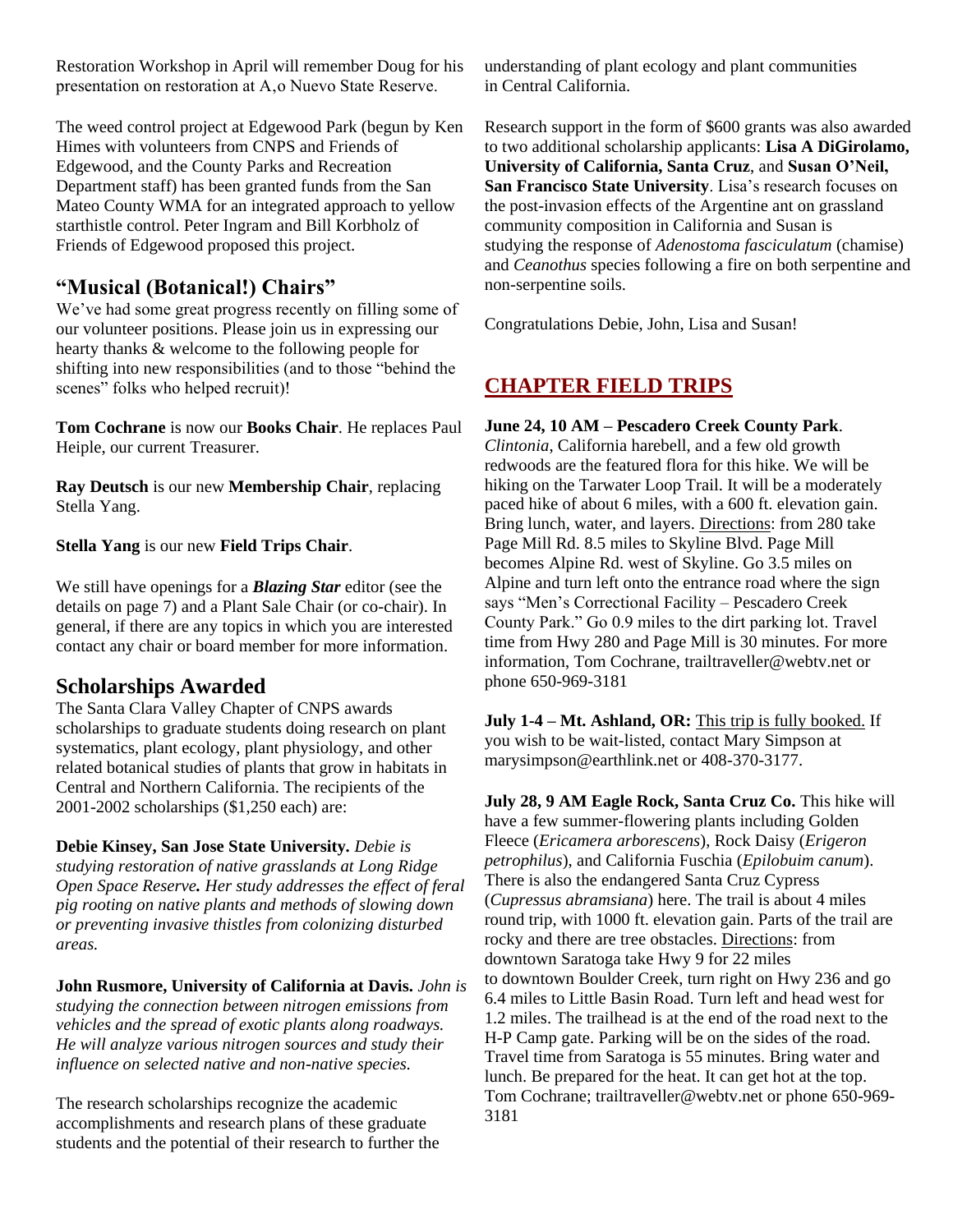#### **Aug 1-6 Wed thru Sun: Backpack trip to Molybdenite**

**Canyon**. Located NE of Tower Peak of Yosemite NP, this region is a high plateau of the eastern Sierra that features interesting habitats of both Sierran and Great Basin design as we ascend from pine/sagebrush at lower elevations, through lush meadows and dark forests, up to colorful alpine fell fields. We start at Molybdenite Canyon trailhead at 8,000 feet, gradually attaining the 2,000 feet that puts us at the headwall where we proceed up an easy 600 hundred feet to Burt Creek watershed. From this high ridge, we can do an ascent of nearby Walker Peak, 12,563 feet, or walk distant alpine meadows and fell fields, take in the flowers, or enjoy other relaxing of our choice. Return is via Burt Creek. Camps will be evenly dispersed over our 4 days. Total miles are about 17 with about 2,600 ft. elevation gain. Leaders are Joe Cernac and Ken Himes. For more information, call Joe at 408-292-5465.

**August 5, 10:00 AM Woods Road, Sierra Azul** 

**Open Space Preserve.** Stella Yang and Paul Heiple will be searching for a possible hybrid oak and taking a closer look at the sedums and dudleyas along this trail. The distance to be covered is about 5 miles. For additional information, contact Stella at 408-255-6233. Meet at the Park and Ride lot at the southeast corner of Camden and Highway 85 at 9:45 AM to make car pooling arrangements since trailhead parking is limited.

**August 25, 8:30AM Stile Ranch Trail, Santa Teresa Co. Park**: See late summer flowers including some rarities. For the birders, we may see Rock Wren and Golden Eagle. Three miles of hiking with about 500 ft. elevation gain. Very little shade, so prepare for the sun. Directions: From Hwy 85 exit Almaden Expwy South. Go 4.9 miles then turn right onto Harry Road, go 0.1 miles then turn left on McKeen Road, go 1.3 miles then turn left on Fortini Road. At end turn left on San Vicente Road. Parking lot is on the right about 300 ft. down. Tom Cochrane; trailtraveller@webtv.net or phone 650-969-3181

## **ANNOUNCEMENTS**

#### **Professor Emeritus Lincoln Constance**

Our chapter received the following from Brent D. Mishler, Professor, Department of Integrative Biology and Director, University and Jepson Herbaria; UC Berkeley.

> *"It is my sad duty to report that after a battle with pneumonia, Professor Emeritus Lincoln Constance passed away June 11, 2001, at the age of 92.*

*Lincoln was the patriarch of Botany at Berkeley and foremost expert on Umbelliferae/Apiaceae systematics. He was immensely influential in shaping the modern history of the University and of systematic botany on a worldwide level. Lincoln's long and distinguished career began as a graduate student with Willis Linn Jepson in the 30's. He was Curator of Seed Plants in the University Herbarium beginning in the 40's, Chair of the Department of Botany in the early 50's, Dean of the College of Letters and Science from the mid-50's to early 60's, Vice-Chancellor of Academic Affairs from the early to mid 60's, Director of the U.C. Herbarium from the early 60's to mid 70's and Trustee of the Jepson Herbarium from 1960 until his death. In addition to his numerous professional accomplishments, Lincoln was a true gentleman and an exceptionally generous colleague, mentor, and friend. We will truly miss him. A memorial service will be held in September. We will send more information when it becomes available."*

## **September Host Homes Needed**

As was covered in the May-June *Blazing Star*, our chapter will host the September 8-9, 2001 CNPS State Conservation meeting, being held at Stanford University. All CNPS members are welcome, and any with a particular interest in conservation are strongly encouraged to attend.

Volunteers are needed for several tasks. Be sure to contact us us know if you are interested in helping. This will be a great opportunity to meet other conservation-minded members!

Also, host homes are needed for some participants. Please contact Mary Simpson if you are able to provide a host home for this meeting.

## **Yosemite Flora Update**

The Yosemite Association (YA) has announced a prepublication offer for the much-anticipated *Illustrated Flora of Yosemite National Park*, which is nearing completion. This will be an exquisite publication by Stephen J. Botti. The flora, in development since 1981, covers 1,338 native species and 127 non-native species. Illustrations are by Walter Sydoriak with line drawings by Leslie Randall and Katherine Hocker. Foreword is by Peter H. Raven, Ph.D and technical editing by Linda Ann Vorobik, Ph.D. Pre